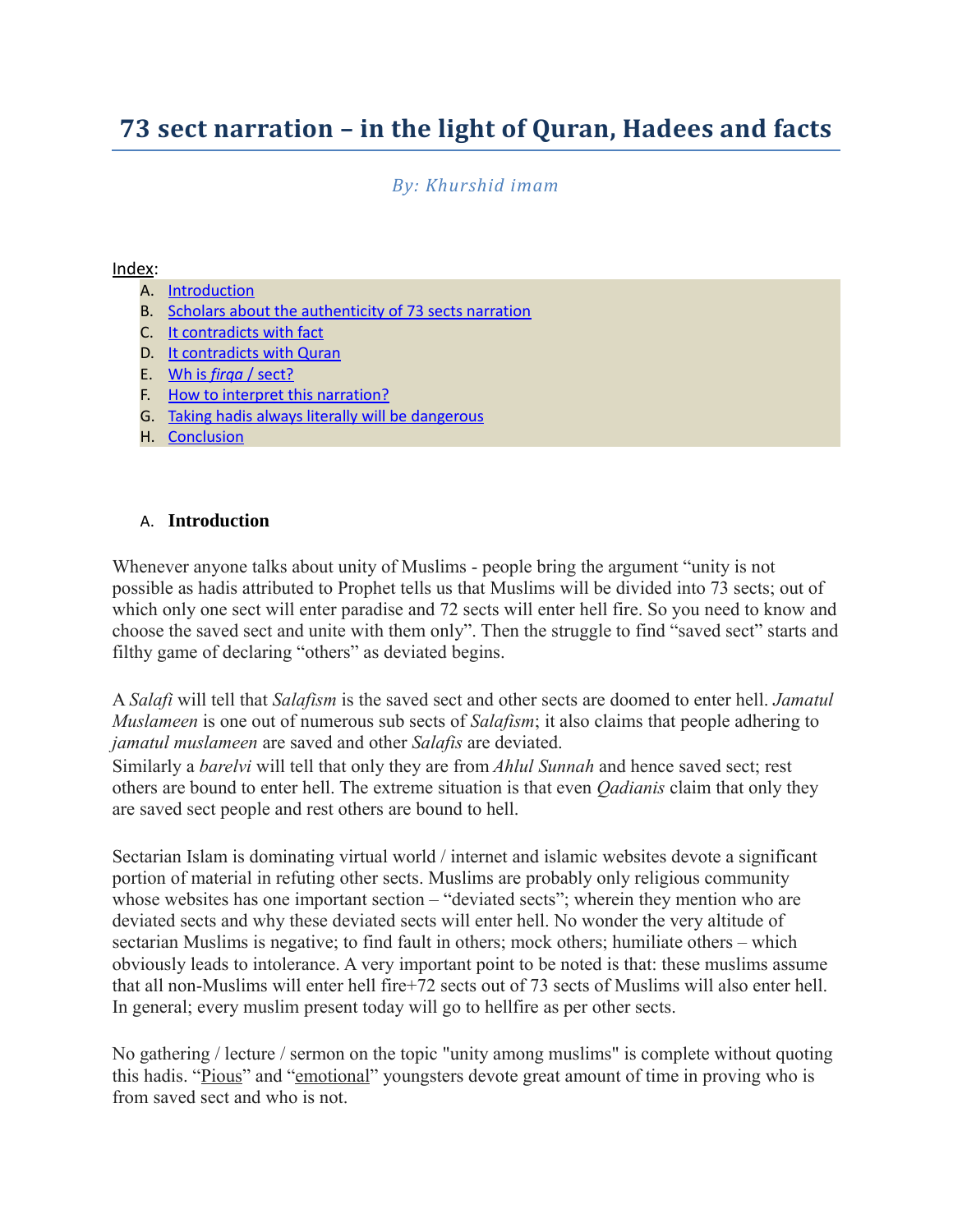All this discord / fitna/ literary-war is done in the name following narration:

Imam Ahmad recorded that Abu `Amir `Abdullah bin Luhay said; "We performed Hajj with Mu`awiyah bin Abi Sufyan. When we arrived at Makkah, he stood up after praying Dhuhr and said; 'The Messenger of Allah وسلم عليه ا صلى said; '*The People of the Two Scriptures divided into seventy-two sects. This Ummah will divide into seventy-three sects, all in the Fire except one, that is, the Jama`ah.* Some of my Ummah will be guided by desire, like one who is infected by rabies; no vein or joint will be saved from these desires.''*"*

### <span id="page-1-0"></span>B. **Scholars about the authenticity of 73 sect narration**

1. This hadis is not present in books *Sahih Muslim* and *Sahih bukhari* which are said to contain only those *ahadis* that pass very rigorous standards.

2. This hadis was also narrated by Abu Dawood (2/503), Ahmad (4/102) and al-Haakim (1/128) among others, with similar wording but with the following addition;

"*Seventy two in hell fire and one in the Jannah: that is the 'Jama`ah.*" Let us see Abu dawood version of this hadis:

حَدَّثَنَا أَحْمَدُ بْنُ حَبْْبَلٍ، وَمُحَمَّدُ بْنُ بَحْيَى، قَالاَ حَدَّثَنَا أَبُو الْمُغِيرَةِ، حَدَّثَنَا صَفْوَانُ، ح حدث العند بن حبين، وتفصد بن تحيى، ت حدث محدث بنو المعيرة.<br>وَحَدَّثَنَا عَهْرُو بْنُ عُثْهَانَ، حَدَّثَنَا بَقِيَّةُ، قَالَ حَدَّثَنِي صَفْوَانُ، نَحْوَهُ قَالَ حَدَّثَنِي أَزْهَرُ و عدما صروبن حيث بن عنها بن الله عنها و عليها عن معنى السود.<br>بْنُ عَبْدِ اللَّهِ الْجَرَازِيُّ، عَنْ أَبِي عَامِرٍ الْهَوْزَنِيِّ، عَنْ مُعَاوِيَةَ بْنِ أَبِي سُفْيَانَ، أَنَّهُ قَامَ حَبَّةٍ ،عَكَّرَ رَبِّ، عَنْ بَعْنَ حَبِيرٍ ،عَنِهِ رَبِّي .<br>فِينَا فَقَالَ أَلاَ إِنَّ رَسُولَ اللَّهِ صَلَّى الله عليه وسلم قَامَ فِينَا فَقَالَ " أَلاَ إِنَّ مَنْ ل ال كت اب ه م م ن أ ك ن هذه قب ل ااااااااااا إ Cة و ين مل ن و سب ع على ثن تي ة Ľ مل j الْمِل<u>َّةَ سَتَفْتَرِقُ</u> عَلَى ثَلاَثٍ وَسَبْعِينَ ثِنْتَانِ وَسَبْعُونَ فِي النَّارِ وَوَاحِدَةٌ فِي الْجَنَّةِ وَهِيَ تجبّ أُقْوَامٌ<br>مَّتِي أُقْوَامٌ ه سي خ ر ج م ن أ ن إ ما " و م Fرو ف ي حديثي ه ج ماع ة " . زاد اب ن ي حيى وع الحَمَاعَةُ مستقبل الأَهْوَاءُ كَمَا يَتَجَارَى الْكُلُّبُ لِصَاحِبِهِ ". وَقَالَ عَمْرُو " الْكُلِّبُ<br>تَجَارَى بِهِمْ تِلْكَ الأَهْوَاءُ كَمَا يَتَجَارَى الْكُلُّبُ لِصَاحِبِهِ " . وَقَالَ عَمْرُو " الْكُلِّبُ ل بِصَاحِبِهِ لاَ يَبْقَى مِنْهُ عِرْقٌ وَلاَ مَفْصِلٌ إِ

Mu'awiyah b. Abi Sufiyan stood among us and said: Beware! The Apostle of ALLA H (SAWS) stood among us and said: Beware! **The people of the Book before were split up into seventy-two sects, and this community will be split into seventy three: seventytwo of them will go to Hell and one of them will go to Paradise, and it is the majority group***.*

Ibn Yahya and 'Amr added in their version : " There will appear among my community people who will be dominated by desires like rabies which penetrates its patient", 'Amr's version has: "penetrates its patient. There remains no vein and no joint but it penetrates it." [*Sunan Abi Dawud 4597; In-book reference: Book 42, Hadis 2; English translation: Book 41, Hadis 4580*] <http://www.sunnah.com/abudawud/42/2>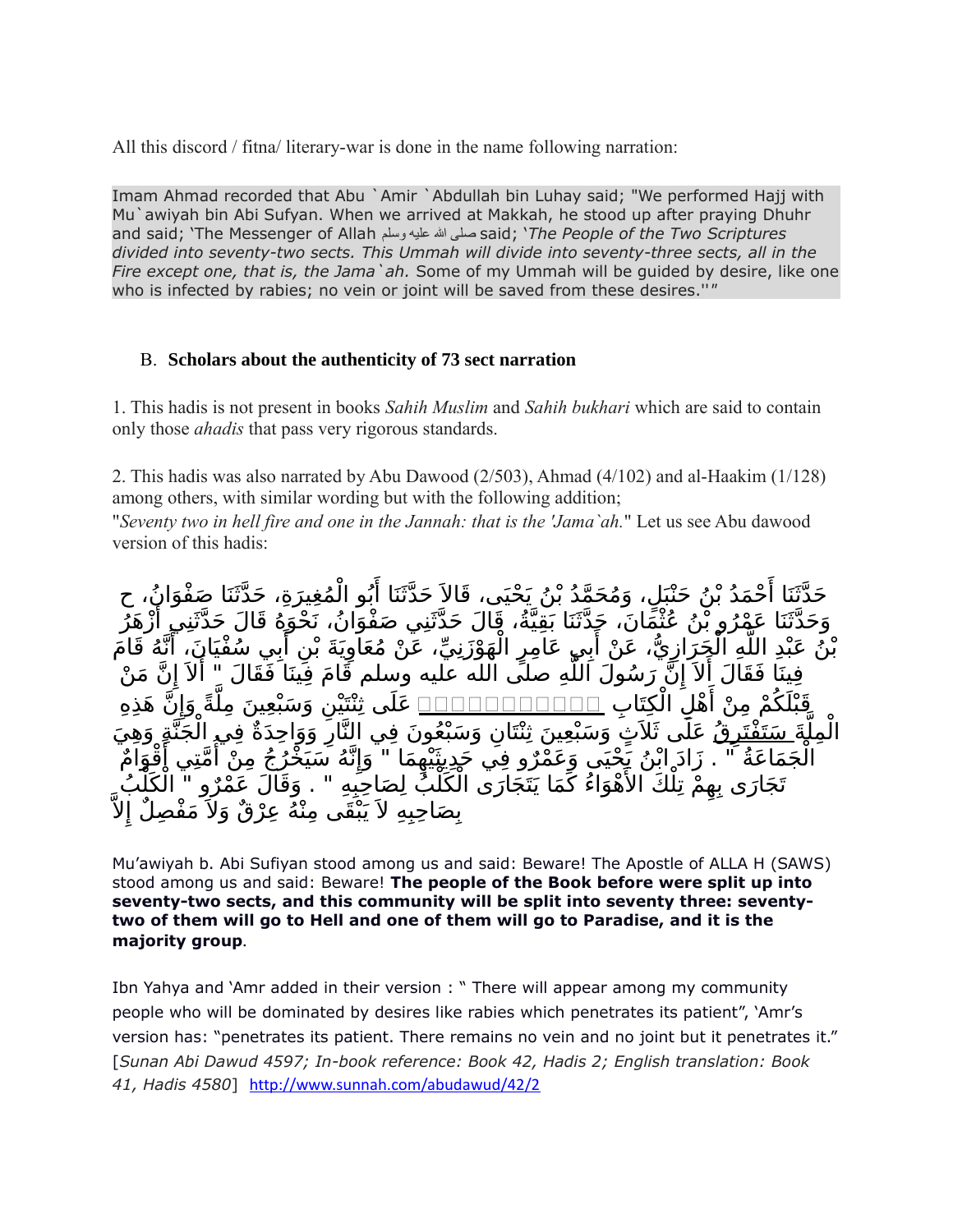3. **As per the narration only one FIRQA / SECT will enter paradise; rest will be thrown to hell.** Important point to be noted is that this hadis is used by each *firqa* (sect) to prove that only it will enter paradise and others will enter hell fire.

Some great scholars, such as ash-Shawkani and al-Kawthari said that this addition - *Seventy two in hell fire and one in the Jannah: that is the 'Jama`ah.-* is weak.

A. Ibn Hazm said that this addition - Seventy two in hell fire and one in the Jannah: that is the 'Jama`ah - was fabricated.

B. **Ibn al-Wazeer rejects the hadis on the grounds of its meaning rather than its isnaad** (chain of narration).

However most of scholars–Adh-Dhahabi, Ibn Taymiyyah, al-Haakim etc.-don't find any problem with this hadis.

C. Siddeeq Hasan Khan suggested that the extra wording in the hadis, "all of them are doomed except one" or "seventy two are in the Fire", was a da'eef (weak) addition. He transmitted this opinion from his Shaykh, ash-Shawkaani, who narrated it from Ibn al-Wazeer and Ibn Hazm before him. He approved the opinion of one who said, "**This addition is one of the fabrications of the atheists because it puts people off Islam and scares them away from embracing it**." (Yaqadhaat ul al-I'tibaar, p.206)

D. According to Mottahedeh- (a 10th-century geographer), Fakhruddin Razi (d. 1209) reports that some have questioned the authenticity of this tradition, saying that if by 72 they mean the fundamentals of religious belief (usul), then they do not reach this number and if they mean the practices (furu), then the number passes this number by several multiples. <http://www.dawn.com/news/1035023/the-mystery-of-73-sects>

To summarize: There have been scholars who have casted serious doubt about the authenticity of this narration based on its meaning.

# <span id="page-2-0"></span>C. **73 sect narration - contradicts with fact**

If a claim is made somewhere then we should check whether the claim is true or not.

1. Far more than 73 sects among Muslims:

If we understand this hadis the way people do - there will be 73 sects among Muslims - then one will admit that this narration contradicts with the fact. Why? You are talking about only 73 sects that will be formed among muslims; while:

- **hundreds of sects (i.e more than 73) came into existence in the past. !!**
- **hundreds (i.e more than 73) of them disappeared. !!**
- **hundreds (i.e more than 73) new sects were formed later on.** !!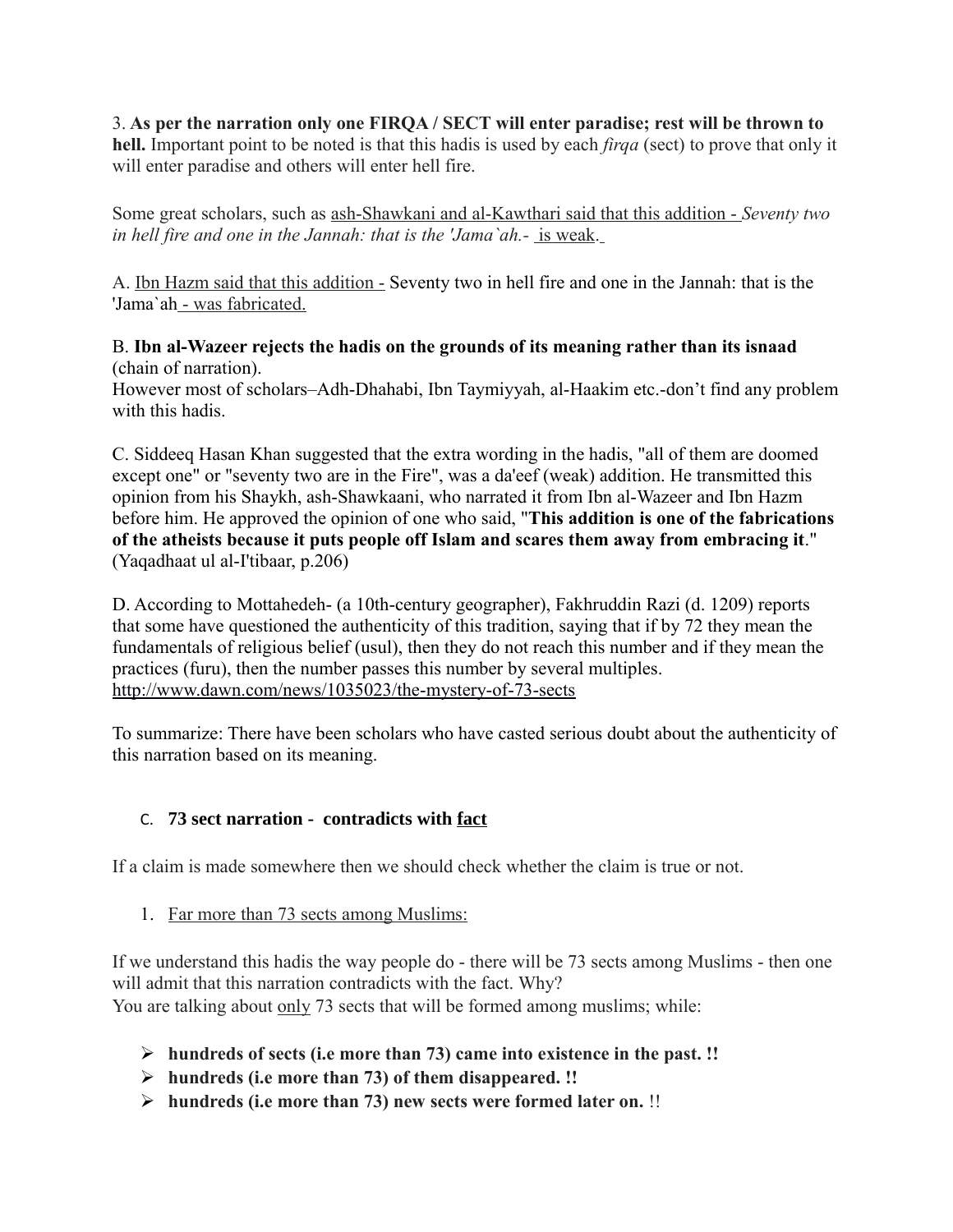### **and God knows how many new sects will be formed in future. !!**

 $\triangleright$  So where is question of 73 sects?

Today we have hundreds of sects and Allah knows before *qiyamah* how many more new sects will come into existence. Does not this FACT contradict with 73 sect narration?

For example - *Hazrat Abdul Qadir Jilani* wrote about the contemporary 73 sects in the islam in his book *Ghunyatut Taalibeen.* When he wrote this book? More than 900 years back!! So 900 years back there were 73 sects AT LEAST!!! We know several of them ceased to exist and many have come into existence afterwards. Again – where is the question of ONLY 73 sect – if we are right in our understanding of what sect is.

Apart from that; one need to know that there have been more than hundreds of sects within Shia itself. Many of them have disappeared. For example - look at the list of sects within shia that has disappeared: [http://en.wikipedia.org/wiki/List\\_of\\_extinct\\_Shi'a\\_sects](http://en.wikipedia.org/wiki/List_of_extinct_Shi)

SALAFISM is a sect that initially claimed to be the ONLY saved sect. Gradually several new sects were formed out of *salafism* and each one claiming itself to be on true path. Internet, YouTube is flooded with materials of *salafis* refuting each others, declaring other's scholars deviated; producing list of other *salafi* scholars who are not real *salafi*. Someone is proving that *salafis* themselves are divided into 164 sects. Check this: <http://www.cifiaonline.com/salafigroupsinworld.htm>

So any honest and logical person will understand the danger and absurdity of sectarian altitude.

2. Only 72 sects among *ahle kitab*?

Also this hadis speaks about 72 sects among *ahle kitab*. I am not sure how many sects of Jews and Christians were there at the time of Prophet Muhammad (Peace be upon him), but today there are thousands of sects within Christianity itself.

- a) Wiki says: "This is not a complete list, but aims to provide a comprehensible overview of the diversity among denominations of Christianity. As **there are reported to be approximately 41,000 Christian denominations**." [http://en.wikipedia.org/wiki/List\\_of\\_Christian\\_denominations](http://en.wikipedia.org/wiki/List_of_Christian_denominations)
- b) c) "Currently, **there are over 1,200 Christian denominations in North America**." J. Gordon Melton, Ed, "*The Encyclopedia of American Religions*," 6th edition, Gale Group, (2009)
- <span id="page-3-0"></span>d) e) According to David Barrett et al, editors of the ["World Christian Encyclopedia:](#page-3-0) A comparative survey of churches and religions - AD 30 to 2200," **there are 34,000 separate Christian groups in the world**. David B. Barrett, et al., "*World Christian Encyclopedia : A Comparative Survey of Churches and Religions in the Modern World*," Oxford University Press, 2 volume set, (2001)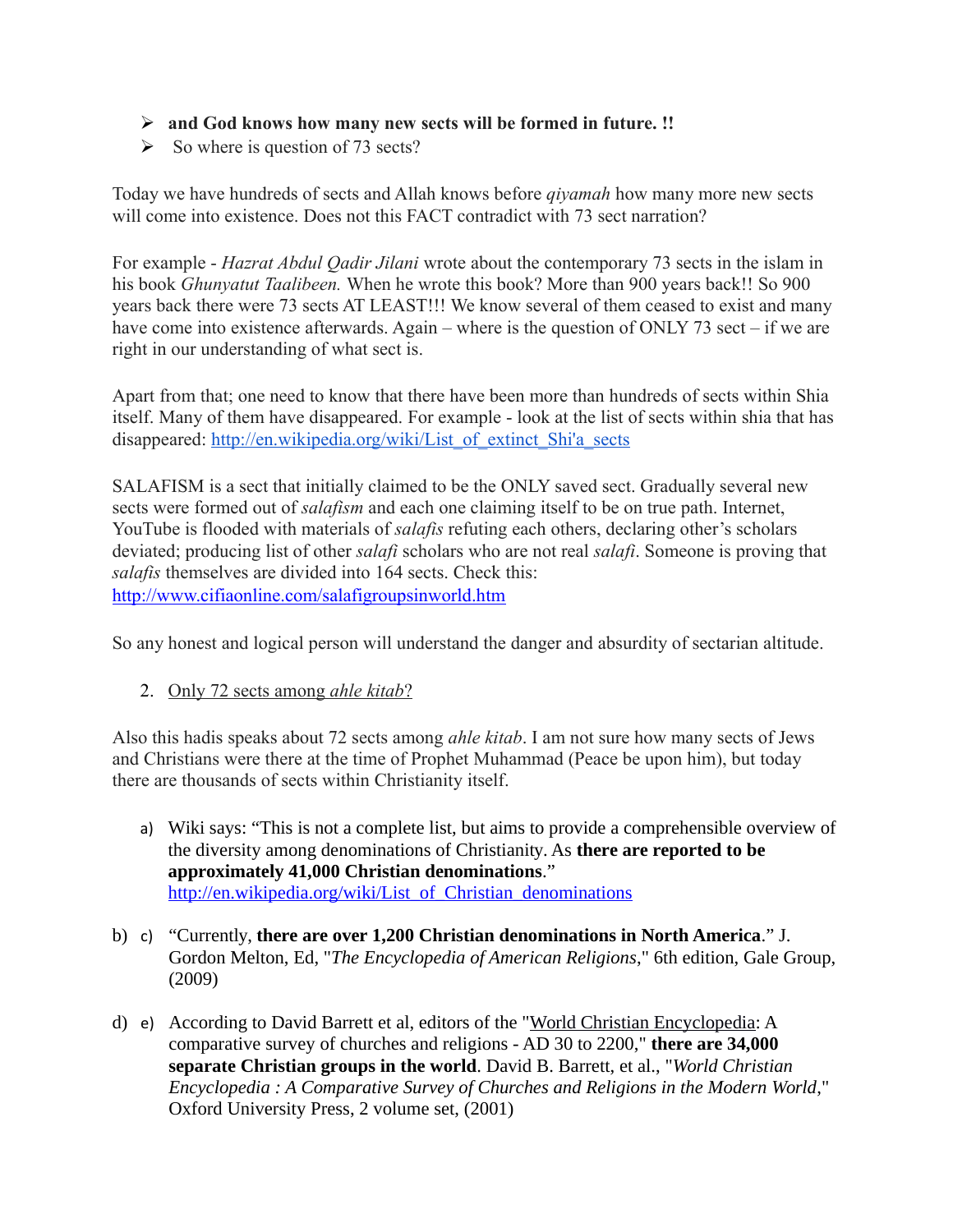Jews and Christians were divided into 72 sects precisely – is debatable.

### <span id="page-4-0"></span>D. **It contradicts with Quran – 73 sect narration**

Does Quran speak anything about making SECT? Answer: YES What Quran says about making *firqa* or being part of any *firqa*? Answer: Quran condemns in strongest possible word so much so that it tells Prophet Muhammad (Peace be upon him) and reader of Quran NOT to have anything with these people.

Unfortunately most of English and Urdu translation of Quran dilutes the meaning of ayah about FIRQA by using very simple words; thus readers are deprived of the intended meaning. We will use word FIRQA as it is from Arabic word so that user understand the gravity of issue.

1. Do not be part of *firqa* / sect – command of God

 ين ذ ڵ ن ال إِنَّ الَّذِينَ ِ □□□□□□□□□□□□□□□□□□□□□□□ وَكَانُوا شِيَعًا لَّسْتَ مِنْهُمْ فِي ش X ون يء# ما كانوا يف عل م ب ه 4ئ نب م ي ه ث لى الل مإ ره م ما أ ن إ ْ" **As for those who make FIRQA (or are part of any firqa) in their religion and break up into groups, YOU have no part in them in the least; their affair is with Allah: he will in the end tell them the truth of all that they did"-**Quran 6:159

God is condemning making FIRQA; but muslims are justifying existence and validity of their *firqa* because as per 73 sect narration one of the FIRQA will go to *jannah*!! Is not this clear cut contradiction?

2. Quran strongly condemns sect / *firqa*

Almighty God has condemned in strongest possible words making of any *firqa* / sect. I wonder how any Muslim – who is well aware of evil nature of *firqaparasti* / sectarianism – can justify making or being part of any *firqa*/sect? Not only this – but people extend this rebellion against Allah by loudly claiming that only their *firqa* / sect people will enter paradise and rest of Muslims will be doomed to hell fire.

وَاءْتِمِمُوا بِحَبْلِ اللَّهِ جَمِيعًا <u>POOOO DOOO وOOOOOO وَ</u>اذْكُرُوا و التَّحِ<del>ـُّـدَ</del> مِنْ مَّةٍ أَغْذَاءً فَأَلَّٰفٍ بَيْنَ قُلُوبِكُمْ فَأَصْبَحْتُم بِنِعْمَتِهِ إِخْوَانًا ۖ<br>نِعْمَتَ اللَّٰهِ عَلَيْكُمْ إِذْ كُنتُمْ أَعْذَاءً فَأَلَّٰفٍ بَيْنَ قُلُوبِكُمْ فَأَصْبَحْتُم بِنِعْمَتِهِ إِخ مَّت مَنْتِ حَبِيْضَمْ } حَمْدَ، حَدَّثَ عَنْ بَيْنَ حَتَّوَبَّكُمْ مَّا مَنْتَ عَنْ مَنْتَ عَنْ مَنْ عَلَيْهِ<br>وَكُنتُمْ عَلَيْ شَفَا حُفْرَةٍ مِّنَ النَّارِ فَأَنقَذَكُم مِّنْهَا ۖ كَذَٰلِكَ يُبَيِّنُ اللَّهِ لَكُمْ آيَا ` لَعَلَّكُمْ تَهْتَدُونَ

**"And hold fast, all of you together, to the Rope of Allâh (i.e. this Qur'ân), and don't make FIRQA (by dividing yourself),** and remember Allâh's Favour on you, for you were enemies one to another but He joined your hearts together, so that, by His Grace, you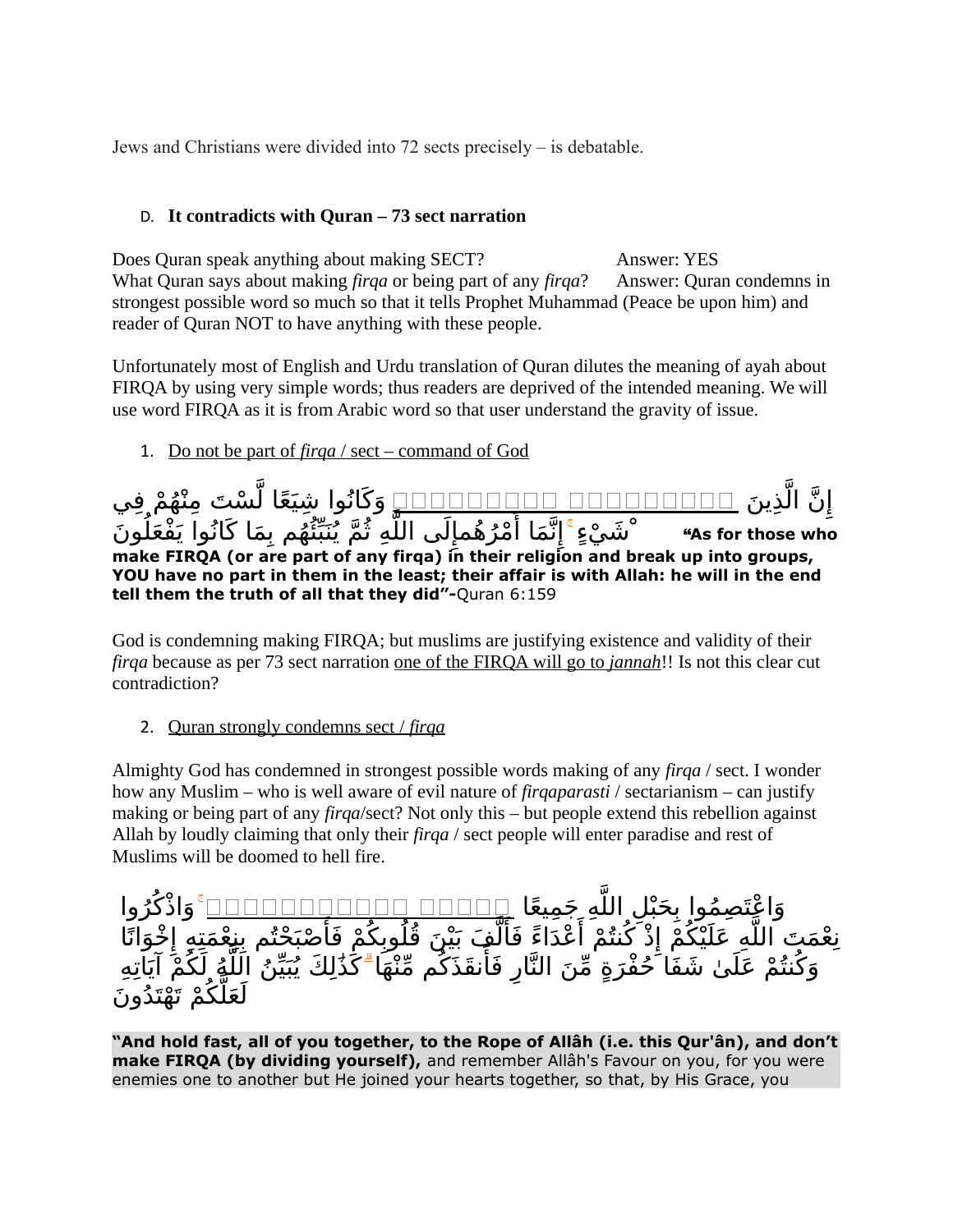became brethren, and you were on the brink of a pit of Fire, and He saved you from it. Thus Allâh makes His Ayât (signs) clear to you, that you may be guided."-Quran 3:103

So many important guidance from the above ayah:

a) وَاعْتَصِمُوا بِحَبْلِ اللَّهِ (a) وَاعْتَصِمُوا بِحَبْلِ اللَّهِ (a) but Quran one whose one end God is there and on other end readers of Quran. This ayah indicates that if we will strongly hold Quran then we can avoid *firqaparasti* or Sectarianism. It is a FACT that most important reason for *firqaparasti* or Sectarianism is due to difference in understanding of Hadis. One will hardly find Quran a reason for *firqaparasti*. Today exactly same thing is happening; each sect stresses on its own set of hadis. If each sect PRACTICALLY believes in Quran as final authority then these sects will vanish and pure *deen* will prevail.

So what will happen if one will not strongly hold Quran? One reason – that is given through this ayah is that it will lead to division of *ummah*. Most of *firqa*/sects and sectarian debates are based on hadis and not on Quran. If you write different reasons of fight among Muslims then you will find that most of it has to do with hadis rather Quran. Upholding **Quran as the top book PRACTICALLY** will never lead to *firqaparasti* / sectarianism.

b) جَمِيعًا وَلَا تَفَرَّقُو (b) جَمِيعًا وَلَا تَفَرَّقُو don't get divided. Unity is opposite of division. So if you expect unity among believers then you HAVE to break the shackle of sect; you have to speak against sectarian approach.

enmity that existed أَعْدَاءً فَأَلَّفَ بَيْنَ قُلُوبِكُمْ فَأَصْبَحْتُم بِنِعْمَتِهِ إِخْوَانًا .. (c between hearts of people (companions of prophets before they entered islam) were removed when Allah JOINED their hearts through Islam. When Islam comes into life then hearts of believers will be joined together. If hearts are divided, one group is calling other group as deviated, fighting with them, indulging in character assassination, abusing, attacking them with *fatwas* of *kufr*, *shirk*, deviation …. Then certainly this does not imply that hearts are joined and they are brothers of each other.

3. Abandoning Quran definitely leads to division and deviation and ultimately sect

This is why Prophet Muhammad (Peace be upon him) will complain on the Day of Judgment. وَقَالَ الرَّسُولُ يَا رَبِّ إِنَّ قَوْمِي اتَّخَذُوا هَـٰذَا الْقُرْآنَ مَهْجُورًا

**Messenger will say – "truly! My people had abandoned Quran**"-Quran 25:30

4. Those who are part of *firqa* /sect will have Azaab (torment) of Allah

وَلَا تَكُونُوا كَالَّذِينَ <u>تَ**فَرَّقُو**ا وَا</u>خْتَلَفُوا مِن بَعْدِ مَا جَاءَهُمُالْبَيِّنَاتُ ۚ وَأُولَـٰئِكَ لَهُمْ عَذَابٌ عَظِيمٌ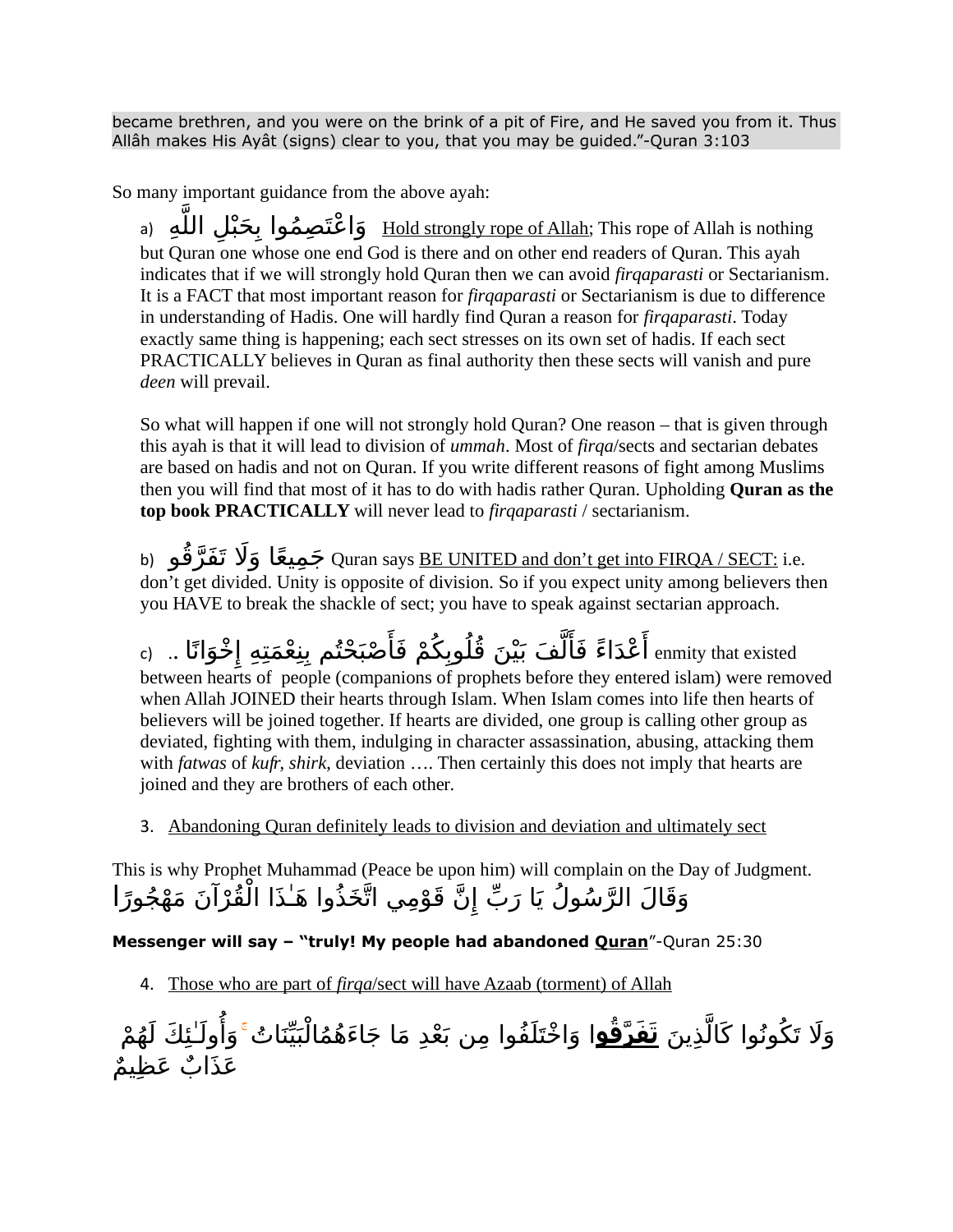"And be not as those who **got into FIRQA** (who divided) and differed among themselves after the clear proofs had come to them. It is they for whom there is an awful torment."- Quran 3:105

How can any knowledgeable person glorify any *firqa* or be part of any *firqa* / sect when Allah is promising punishment and *azaab* for those who make *firqa* or are part of *firqa* even after receiving clear instructions in the form of Quran? Punishment and wrath of God waits for sectarian Muslims.

5. Making or being part of *firqa* / sect is quality of *mushrik*

مُنِيبِينَ إِلَيْهِ وَاتَّقُوهُ وَأَقِيمُوا الطَّلَاةَ وَلَا تَكُونُوا مِنَ الْمُشْرِكِينَ ِمِنَ الَّذِينَ **<u>فَرَّقُوا دِينَهُمْ وَكَانُوا </u>** <u>□□□□□□</u> كُلُّ حِزْبٍ بِمَا لَدَيْهِمْ فَرِحُونَ

"Turn you back in repentance to Him, and fear Him: establish regular prayers, **and be not you among** *mushrekeen***. Of those who split up their religion (made firqa or became part of firqa) and became sects**, each sect rejoicing in that which is with it."- Quran 30: 31-32

Here Allah says that making *firqa* or being part of any *firqa* is quality of *mushrik* (those who associate partner with Allah). Those who are into any sect are displaying bad qualities of *mushrik*. Allah has not commanded to become *firqa* then which god these people are obeying by indulging in sectarianism / *firqaparasti*?

6. Guidance from Prophet Aron and Prophet Moses (Peace be upon them) on *firqa:*

Prophet Moses was away for some time, when he returns back he finds his people committing shirk. Prophet Moses ask them why they broke promise of not committing shirk. Quran 20:86- 89.

Prophet Moses asked Prophet Aron why he did not stop his people from committing shirk; he asked whether Aron has failed to keep up the command of Moses – of not letting his people do shirk. Quran 20:92-93

Read carefully how Prophet Aaron responds in Ayah 94.

خُذْ بِلِحْيَتِي وَلَا بِرَأْسِي مَّ لَا تَأْ قَالَ يَا ابْنَ أُمَّ لَا تَأْخُذْ بِلِحْيَتِي وَلَا بِرَأْسِي ۖإِنِّي خَشِيتُ أَن تَقُولَ <u>□□□□□□□□</u> بَيْنَ بَنِي إِسْرَاَئِيلَ وَلَمْ تَرْقُبْ قَوْلِي

 *"*(Aaron) replied: "O son of my mother! Seize (me) not by my beard nor by (the hair of) my head! Truly I feared lest you should say, **You have MADE FIRQA** i.e. caused a division among the children of Israel, and you did not respect my word!"-Quran 20:94

Did you read carefully this ayah of Quran? Prophet Aaron says that he feared that his people will get into sects / *firqa* / be divided in various groups if he tries to stop them more. So we are seeing here that a Prophet of his time considered *firqaprasti* / sectarianism so grave matter that he did not let it happen even at a greater cost. Of course he knew well that when Prophet Moses will be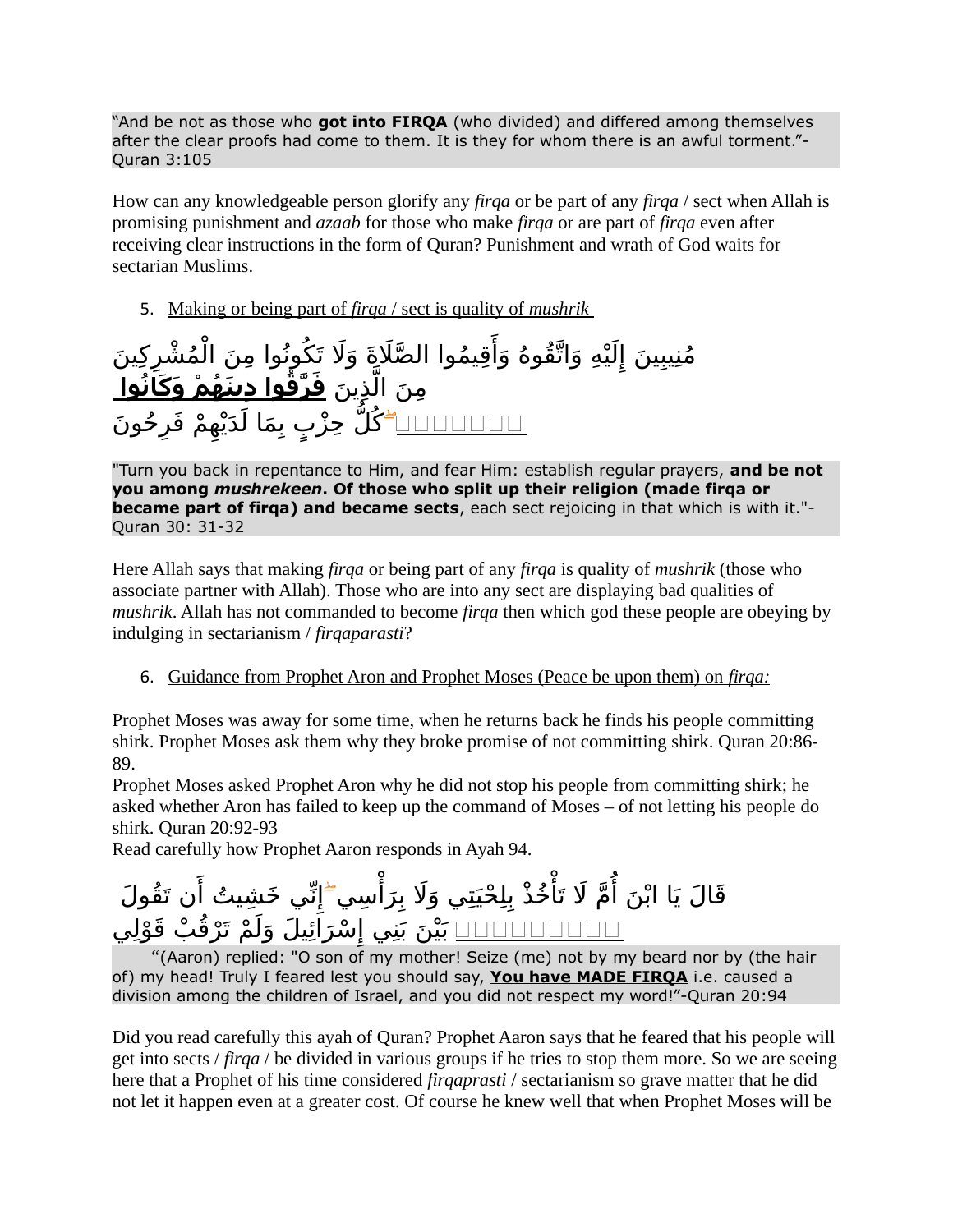back then Moses will ask people to stop shirk, but temporarily Prophet Aron could not prevent shirk by his people because he feared that people will fall into sect / *firqa* ("Why this would have happened" – we are skipping it here for the sake of brevity of article.)

See the approach of a prophet towards sect / *firqa* and see our approach. We proudly claim that we are from FIRQA E NAJIA i.e. SAVED SECT!!!

Lot can be said about *firqa* in the light of Quran but we will cut short. If muslims are part of any *firqa* / sect then certainly its blatant rebellion against commands of Allah. Will you prefer your group of scholars to Allah?

Will you prefer any other book to Quran?

### <span id="page-7-0"></span>E. **Your last doubt – what can be dubbed as sect /** *firqa***?**

Many of you will be having a doubt – but what exactly is a *firqa*? Any group can be called *firqa*? Of course political or social group that work for welfare of Muslims do not come under category of *firqa*. But theological group that:

Justifies and validates existence of different sects in Islam;

 $\circled{1}$  Claims that only it is on the right path; rest other groups are bound to enter hell fire. Certainly this is *firqa*. Want proof?

a. Sect is formed after rivalry among knowledgeable people:

Quran projects the true picture; that FIRQA / division in Islam is done by people AFTER they get knowledge and **indulge in rivalry**. How true are words of Allah!!

# وَمَا تَفَرَّقُوا إِلَّا مِن بَعْدِ مَا جَاءَهُمُ الْعِلْمُ بَغْيًا بَيْنَهُمْ

"And they did not become FIRQA (sect) until after the knowledge came unto them, **through rivalry among themselves**;…"-Quran 42:14

We see most important reason for flourishing of *firqa* as rivalry among scholars / those who claim they have knowledge. Every group is presenting his proof against others and proving how others are deviated and hell bound. Allah has indicated this same reason in Quran 42:14. A quick glance at the origin of all sects of Islam will attest to the fact mentioned in this ayah.

Similarly – Allah says; "And be not as those got into FIRQA (who divided) and differed among themselves **after the clear proofs had come to them.** It is they for whom there is an awful torment."- Quran 3:105

Imagine! If top scholars of all sects today declare that we should not fight in the name of sect; we should not hate each other; we should not indulge in blame game; we should not declare others as *kafir*/deviated AND they all practically do this– then don't you think that sects will get slow death and pure Islam will prevail? Is it the ego of top most scholars that is preventing collapse of sects?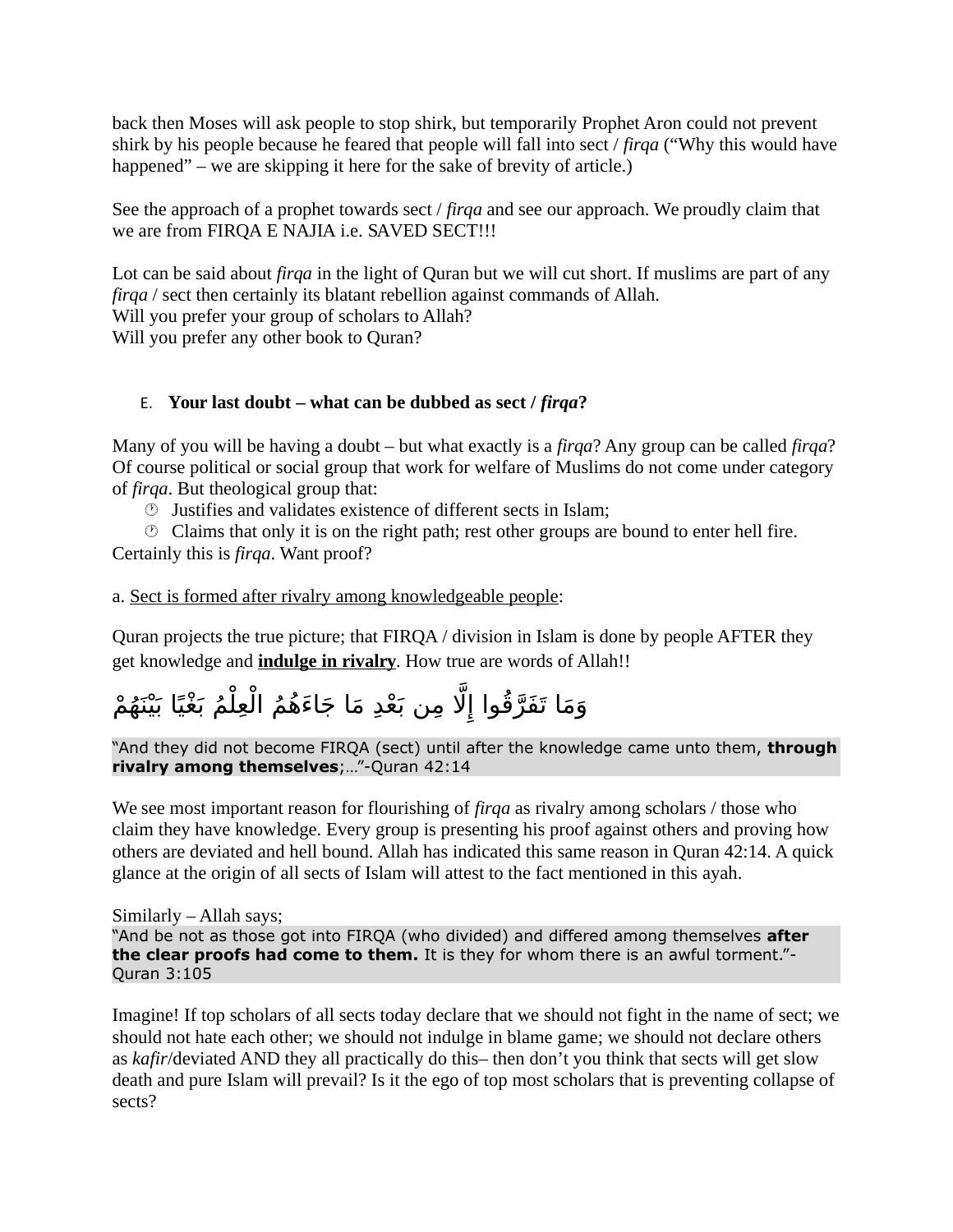### b. Each sect rejoices in what is with it:

Each sect lives in its own dreamland. Each sect is rest assured that it is saved sect and others are bound to enter hell.

# مَّةً وَاحِدَةً وَأَنَا رَبُّكُمْ فَاتَّقُونِ مَّنۡكُمْ أُ وَإِنَّ هَٰذِهِ أُ فَتَقَطَّعُوا أَمْرَهُم بَيْنَهُمْ زُبُرًا كُلُّ حِزْبٍ بِمَا لَدَيْهِمْ فَرِحُونَ

"….But they (men) have broken their religion among them into sects, **each group rejoicing in what is with it**."- Quran 23:52-53

Making sect is a quality of *mushrik*. Allah did not command to make sect. Each sect rejoices with its understanding of *deen*; feels happy that it is saved sect.

".. and be not you among mushrekeen. Of those who split up their religion (made firqa or became part of firqa) and became sects, **each sect rejoicing in that which is with it**." -Quran 30: 31-32

### <span id="page-8-0"></span>F. **Any way to reconcile this narration?**

Quran is the only uncorrupted book from Allah. Apart from Quran no other book can be said to be 100% uncorrupted and authentic.

Quran gives the broad principle that those who:

- had faith and did good deed will enter paradise; Refer Quran 4:57; 4:122; 22:23; 22:56; 29:58 and many more.

- became kafir, zalim, fasiq etc will enter hell. Refer Quran 5:10; 57:19 and many more. Allah is not unjust. Whole life of a person will be taken into account.

"Then shall anyone who has done an atom's weight of good, see it! And anyone who has done an atom's weight of evil, shall see it." Quran 99:7-8

Hadis – many a times – provide situational implementation of those principles. If we don't try to understand hadis within principles of Quran then it will create havoc and result in so many contradictory beliefs. There are narrations attributed to prophet where he said:

#1 "This community of mine is a community blessed with mercy. **It is not punished in the Hereafter**. Instead, it is punished in this world with strife, instability, and bloodshed." *Musnad Ahmad, Sunan Abî Dâwûd, and Mustadrak al-Hâkim*

#2 "I swear by Him in whose hand is Muhammad's soul. Indeed, I hope that **you will be half the population of Paradise**." Sahîh al-Bukhârî Volume 4, Book 55, Hadis 567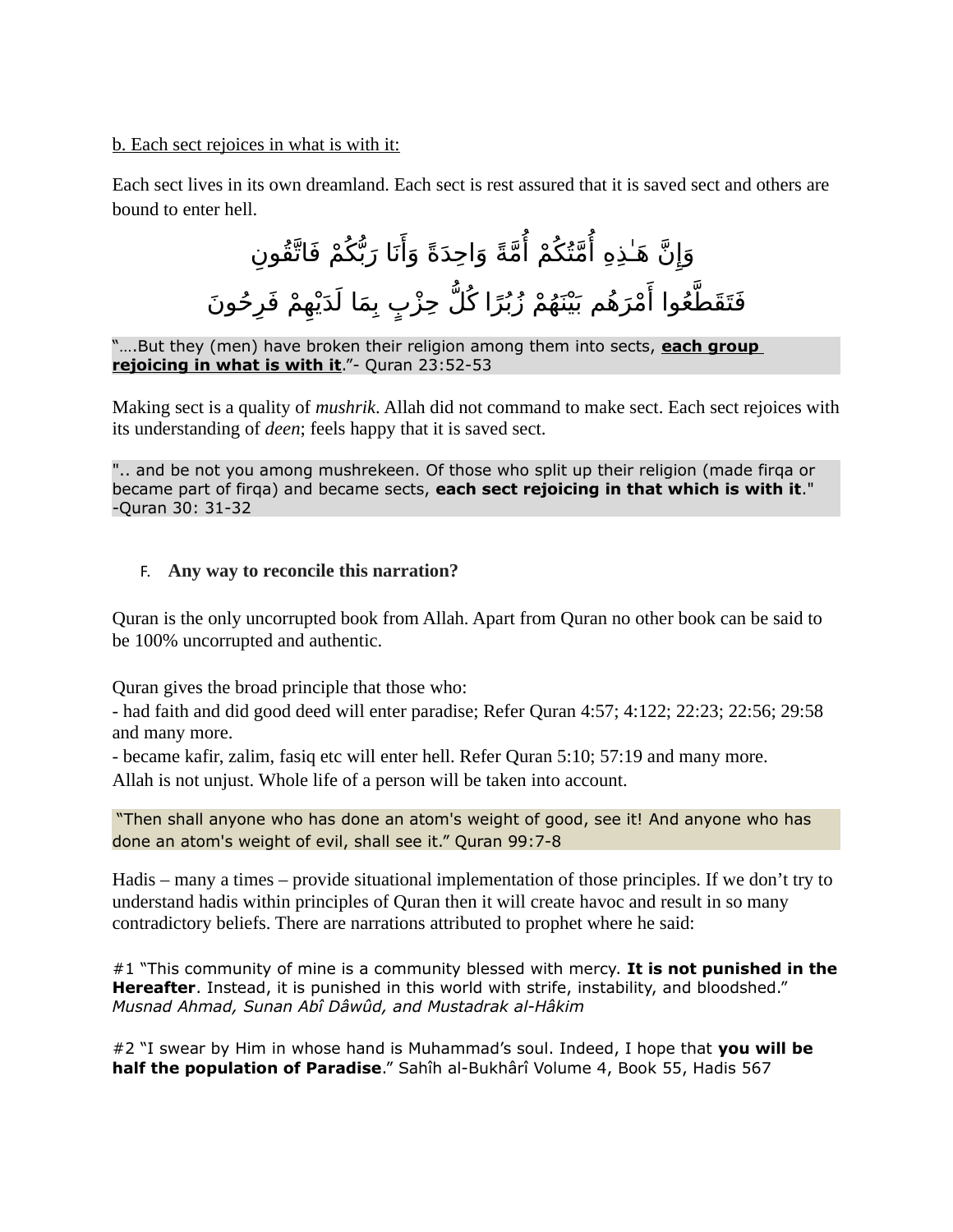#3 "**On the Day of Resurrection** I will intercede and say, "O my Lord! Admit into Paradise (even) **those who have faith equal to a mustard seed in their hearts**." Such people **will enter Paradise**, and then I will say, 'O (Allah) **admit into Paradise (even) those who have the least amount of faith in their hearts**." *Sahi Bukhari Volume 9, Book 93, Hadis 600*

#4 **anyone who had said La Ilaha Illahllaah will enter paradise** ON THE DAY OF RESURRECTION. *Sahi Bukhari Volume 9, Book 93, Hadis 601*

Concluding from different narrations

- Muslims will not be punished in the hereafter; **No Muslim in hell**.
- Half population of paradise will be Ummate mohammadi.
- 72 sects of Muslims will be in hell. Only 1 in paradise. **Most of Muslims in hell**.
- $\circled{2}$  Anyone who had faith equal to a mustard seed or even lesser will not enter hell but will be given paradise. **No Muslim in hell**.
- Whoever just said *La Ilaha Illahllaah* will enter paradise. **No Muslim in hell**.

If you don't try to understand above narrations using the yardstick of Quran then you will have weird beliefs. If just by saying Islamic creed OR just by having less than mustard size emaan we will be saved from hell and get paradise then what is the use of following Quran; offering *salah*, fasting, hajj, abstaining from sins …..?

إِنَّ الَّذِينَ آمَنُوا وَالَّذِينَ هَادُوا وَالنَّصَارَىٰ وَالصَّابِئِينَ مَنْ آمَنَ بِاللَّهِ وَالْيَوْمِ ي .تَوِيْنَ ،تَعْتَوْ. وَ.تَعْتَبُونَ وَ.تَعْتَبُونَ وَ.تَعْتَدَرَى وَ.تَعْتَبِيِّسْ مَثَلٍ بِهِ مَتَحِ وَ.تَيَوْمِ<br>الْآخِرِ وَعَمِلَ صَالِحًا فَلَهُمْ أَجْرُهُمْ عِندَ رَبِّهِمْ وَلَا َ خَوْفُ عَلَيْهِمْ وَلَا هُمْ يَحْز ﴾٦٢﴿

Those who believe (in the Qur'an), and those who follow the Jewish (scriptures), and the Christians and the Sabians,- **any who believe in Allah and the Last Day, and work righteousness, shall have their reward with their Lord; on them shall be no fear, nor shall they grieve**. Quran 2:62

### <span id="page-9-0"></span> **G. Taking hadis always literally is dangerous**

There is one more dimension to understand this hadis. Text of hadis is very different from Quran. Separate article is required for this topic. Hadis are not to be taken literary always; otherwise islam will look weird. For example look at following hadis:

1. 'Whoever reads the Qur'an and memorizes it, Allah will admit him to Paradise and allow him to intercede for ten of his family members who all deserved to enter Hell. *Sahih Bukhari; English reference: Vol. 1, Book 1, Hadith 216; Arabic reference: Book 1, Hadith 221*.

2. One who memorizes 99 names of allah will enter jannah . *Sahih Bukhari Vol 9; Bk. 93: Hadis 489.*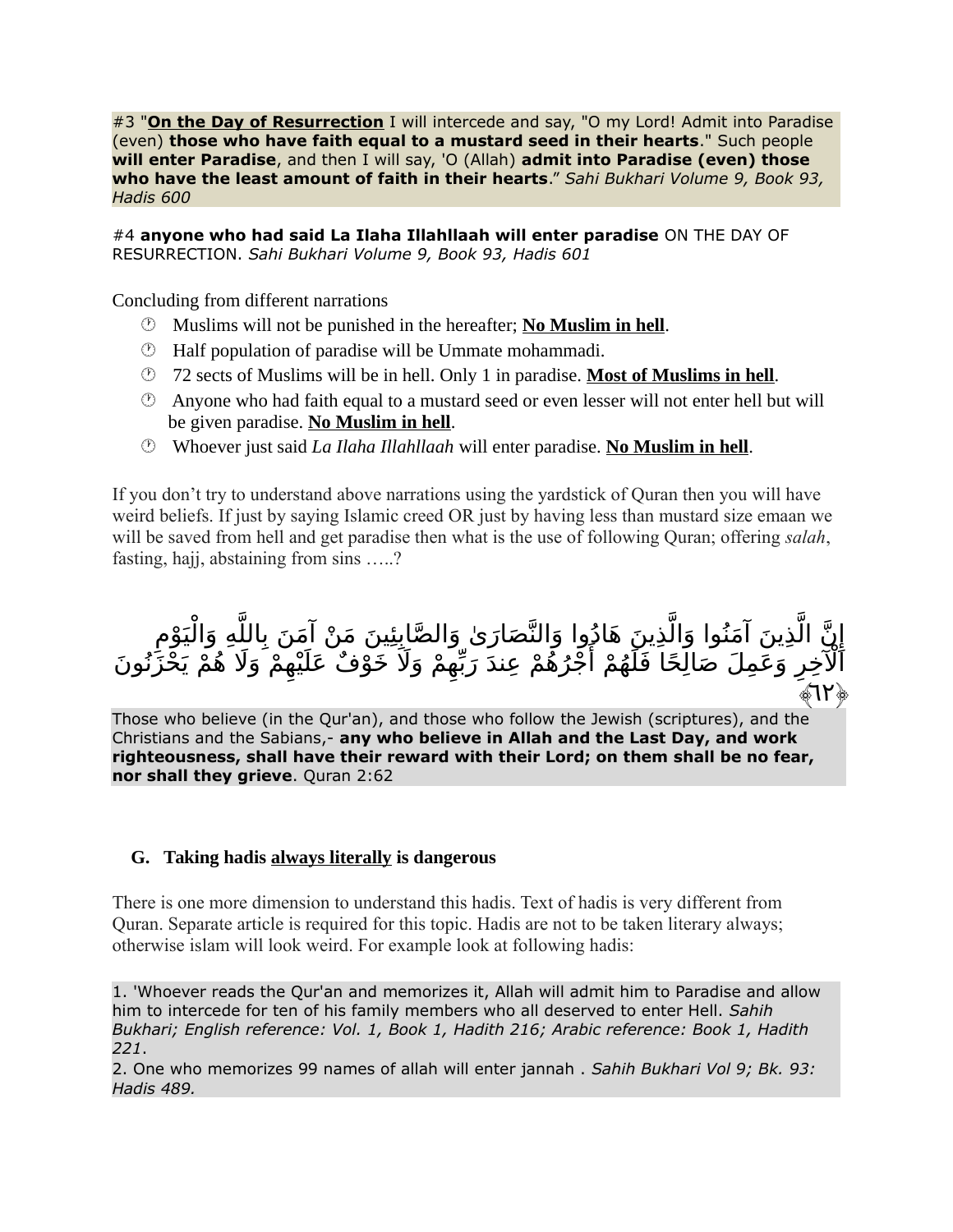3. One whose 3 children die before reaching puberty- that person will be admitted to paradise. Reference: *Sunan an-Nasa'i 1873; In-book reference : Book 21, Hadith 56; English translation: Vol. 3, Book 21, Hadith 1874.*

4. Ones love for surah ikhlas will admit a person to paradise. *At-Trimdhi; Sunnah.com reference: Book 9, Hadith 23; Arabic/English book reference: Book 9, Hadith 1013.*

5. A slave (of Allah) may utter a word (carelessly) which displeases Allah without thinking of its gravity and because of that he will be thrown into the Hell-Fire." *Reference: Sahih al-Bukhari 6478; In-book reference: Book 81, Hadith 67; USC-MSA web (English) reference : Vol. 8, Book 76, Hadith 485.*

6. Whoever calls the Adhan for twelve years, he will be guaranteed Paradise. *Reference : Sunan Ibn Majah 728; In-book reference: Book 3, Hadith 23; English translation: Vol. 1, Book 3, Hadith 728.*

7. If anyone guarantees me that he will not beg from people, I will guarantee him Paradise. Reference: *Sunan Abi Dawud 1643; In-book reference: Book 9, Hadith 88; English translation: Book 9, Hadith 1639.*

8. Allah's Apostle said, "Allah has forbidden the (Hell) fire for those who say, 'None has the right to be worshipped but Allah' for Allah's sake only." *Sahih Bukhari, Vol 1; Book 8, hadis 417.*

9. Narrated Abu `Abs: (who is `Abdur−Rahman bin Jabir) Allah's Apostle said," Anyone whose both feet get covered with dust in Allah's Cause will not be touched by the (Hell) fire." *Sahih Bukhari, Vol 4; Book 52, hadis 66.*

10. Those who have had faith equal to the weight of a grain of mustard seed to be taken out from Hell. *Sahih Bukhari, Vol 1, book 2, hadis 21.*

11. When two Muslims fight (meet) each other with their swords, both the murderer as well as the murdered will go to the Hell−fire. *Sahih Bukhari, Vol 1; Book. 2, hadis 30.*

12. Narrated Anas: The Prophet said, "Whoever said "None has the right to be worshipped but Allah and has in his heart good (faith) equal to the weight of a barley grain will be taken out of Hell. And whoever said: "None has the right to be worshipped but Allah and has in his heart good (faith) equal to the weight of a wheat grain will be taken out of Hell. And whoever said, "None has the right to be worshipped but Allah and has in his heart good (faith) equal to the weight of an atom will be taken out of Hell." *Sahih Bukhari Vol 1; Book. 2, hadis 42.*

13. Narrated Sa`d: I heard the Prophet saying, "Whoever claims to be the son of a person other than his father, and he knows that person is not his father, then Paradise will be forbidden for him." *Sahih Bukhari, Vol 8; Book. 80, hadis 758.*

If you understand these *hadis* literally in isolation without taking into account what principle Quran has given then you have to agree that we don't need to offer salah, do fasting, give zakat, have good ikhlaq, abstain from zina-gheebat etc because as per these ahadis **a person will be admitted to paradise if he just – memorizes 99 names of Allah OR he just memorizes Quran OR he just say that only Allah is worthy to be worshipped OR he gives adhaan for 12 years OR he just doesn't beg**…….and so on.

Similarly when promise is made for hell fire for some kind of people in *ahadis* then we need to understand those *ahadis* **under principles of Quran** else we will be making our own mockery.

Will you not desist from *firqaparasti* / sectarianism?